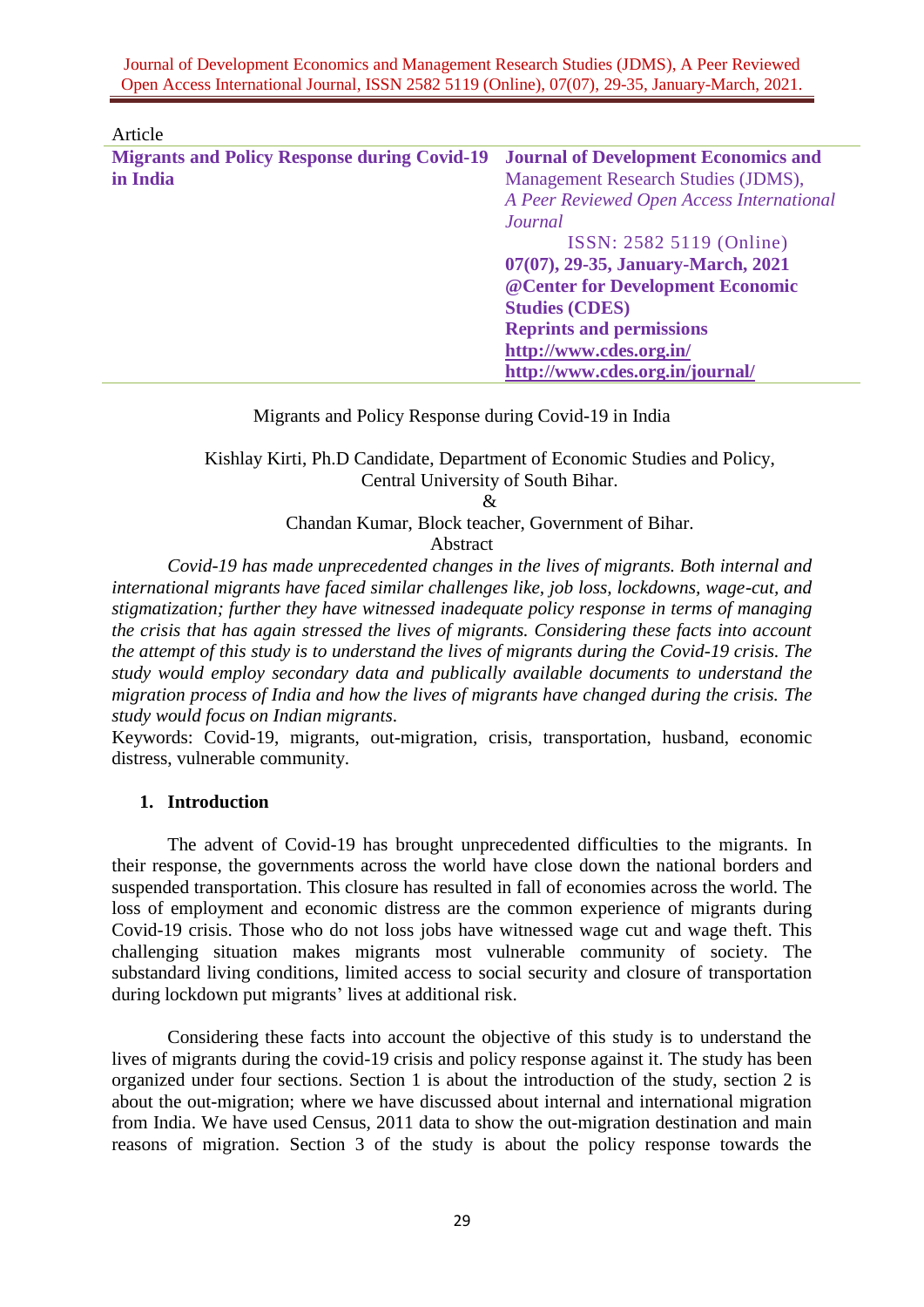migrants. This section is further categorized into three sub-sections. Section 4, concludes the study.

# **1.1 Data**

The main source of migration data on Indian migrants are Census, NSSO-Data and IHDS-Surveys. Each data source has some distinct features. The Census data is collected for the entire population of India under the Ministry of Home Affairs, Government of India. The Census helps us to understand the migration in totality. The latest Census data is available for 2011. In this study, we have used D-2 and D-3 tables of the Census, 2011 to understand the migration process in Indian context. Apart from this we have used data and information published by leading newspapers in India.

## **2. Out migration**

India has old history of migration. According to the Census (2011), 37.6 per cent of populations are migrants. Out of total 37 per cent people who have migrated internally or within the country and 0.5 per cent population or 1.2 per cent migrants have migrated to another country. Table 1 shows the out-migration distribution across the geographical region. The out migration across the geographical region is distributed as a proportion of total migrant population of India. India's internal migration is skewed towards the females; they mostly migrate due to marriages. While in context of cross border migration the most preferred destination of Indian migrants is Asia which is followed by America, Africa, Europe and the Oceania region. In this cross country migration the out-migration is dominated by male.

| Region             | Person | Male  | Female |
|--------------------|--------|-------|--------|
| India <sup>*</sup> | 37.64  | 23.45 | 52.70  |
| Beyond India       | 1.20   | 1.72  | 0.96   |
| Asia               | 0.99   | 1.47  | 0.76   |
| Europe             | 0.023  | 0.027 | 0.022  |
| Africa             | 0.084  | 0.086 | 0.083  |
| America            | 0.088  | 0.11  | 0.076  |
| Oceania            | 0.020  | 0.023 | 0.19   |

Table 1 Out-migration distribution across the region

\* Migrants share as a proportion of total population

Migration beyond India is shown as a share of total migrant population of India Source: Census, 2011

The internal migration in India is dominated by female migration. The state of Uttar Pradesh and Bihar has highest proportion of migrants; their share in total migrants is 2.7 per cent and 1.6 per cent respectively. These two states are among the most populous states in India. The figure 1 shows the origin state of migrants and their numbers. The Northeastern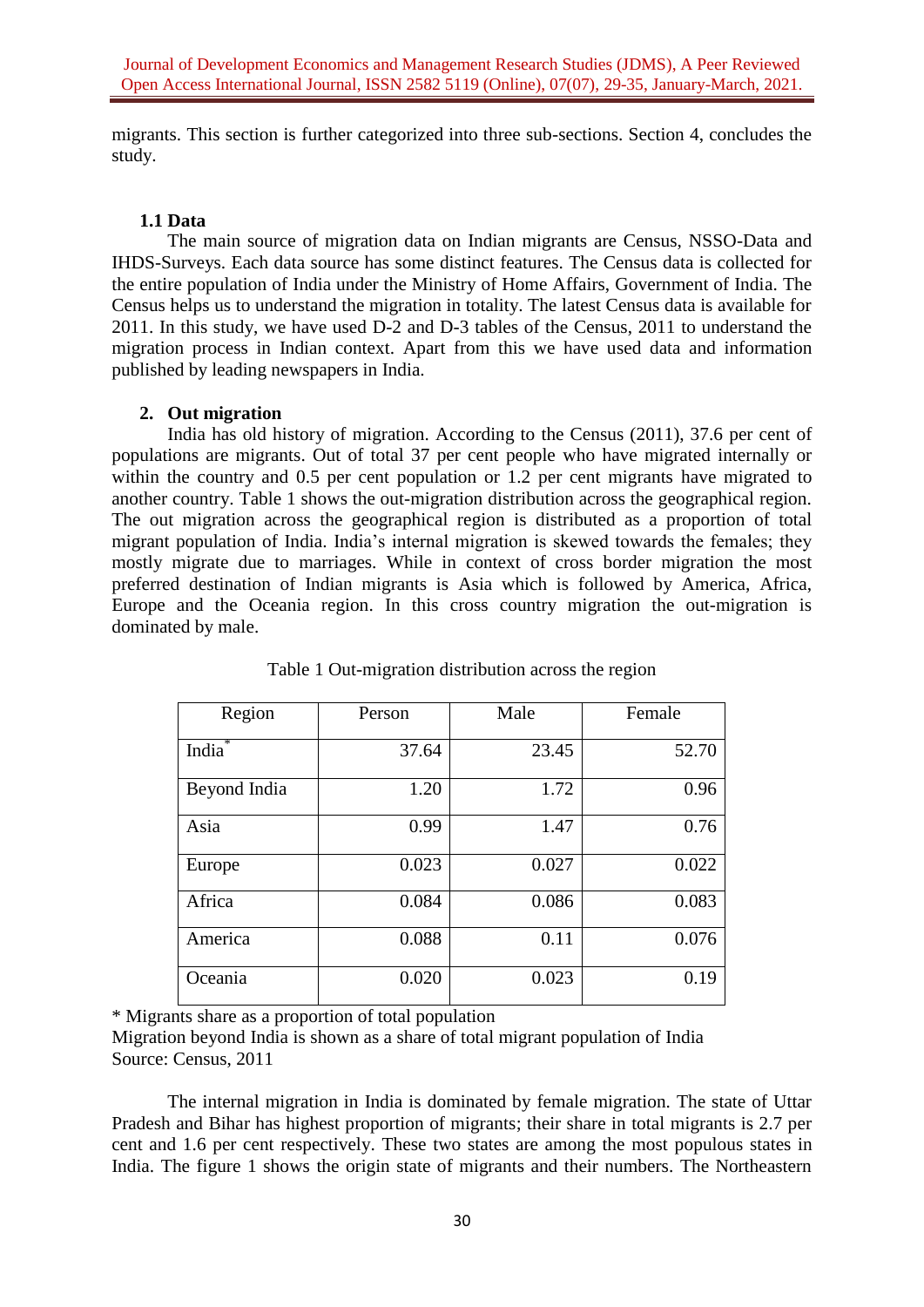Journal of Development Economics and Management Research Studies (JDMS), A Peer Reviewed Open Access International Journal, ISSN 2582 5119 (Online), 07(07), 29-35, January-March, 2021.

states have low level of out migration in comparison to Indian states; altogether these state accounts for 0.23 per cent of total migrants. Among these states Assam has highest outmigration. The Union territory of India (except Delhi) accounts for 0.14 per cent of total migrants. The developed states of India such as Kerala, Punjab, Haryana, Gujarat and Maharashtra etc. have lower number of migrants in comparison to Uttar Pradesh and Bihar. These developed states are major migration destination of inter-state migrants. The out migration in India is dominated by marriages where female leaves their home and settles in the home of husband. Exceptions to these rituals are found in some North-Eastern states where women do not leave home.





North East consist: Assam, Sikkim, Arunachal Pradesh, Nagaland, Manipur, Mizoram, Tripura, and Meghalaya Source: Census, 2011

The reason for out-migration from India is very diverse. The main reason for outmigration is marriage (46.33 per cent) which is followed by others category (20.69 per cent). The other important reason for migration is employment (9.09 per cent) and migration with the household (14.47 per cent). The gender dynamics of migration is very dissimilar; marriage migration dominates all other reasons of migration for female (66.48 per cent);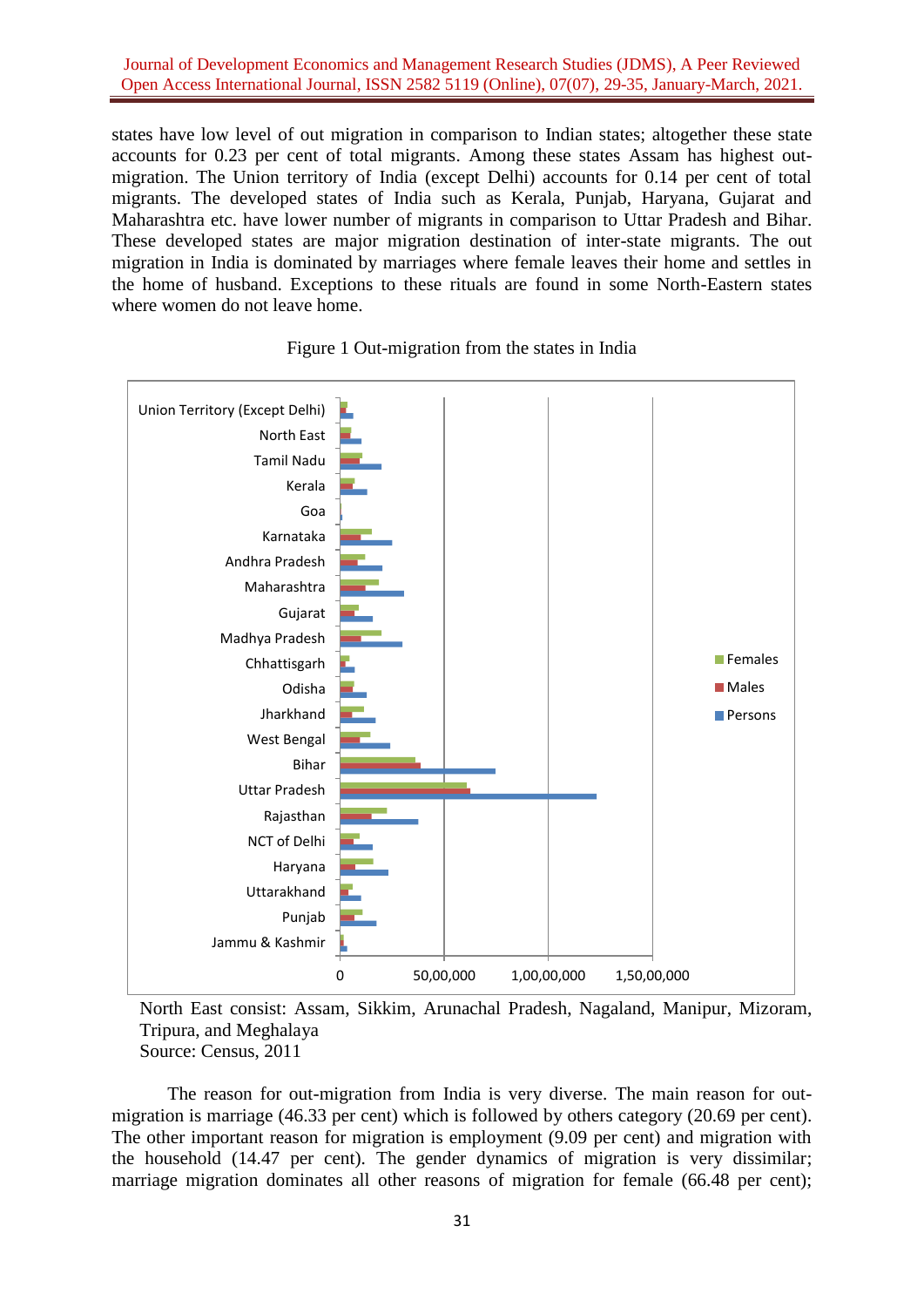### Journal of Development Economics and Management Research Studies (JDMS), A Peer Reviewed Open Access International Journal, ISSN 2582 5119 (Online), 07(07), 29-35, January-March, 2021.

while work or employment related migration is dominated by males  $(23.96 \text{ per cent})$ . Migration after marriage is high for men. Education related migration is 1.20 per cent of total migration. A total of 2.26 per cent males and 0.70 per cent females are migrating for education. In the category of migration for business the share of males are1.84 per cent while it is 0.29 per cent for females.



Figure 2 reasons for out-migration

Table 1, figure 1 and figure 2 of the study is based on the data of Census of India, 2011. The census data is incomplete as it does not capture the circular or short-term migration in India. The labour from less developed regions such as Bihar, Uttar Pradesh, Rajasthan, and Madhya Pradesh etc. migrate to developed region in the lean season of agriculture and they return during the harvesting season. In this way, they get employment in agricultural sector as well as in informal sectors of economies during the lean season. Despite its draw back the Census data is the latest available source of information on Indian migration.

### **3. Policy Response to Migration/ Migrants During Covid-19**

Section 2 of the study has shown the out-migration behavior of India, which shows that 37.6 percent of populations are migrants and out of which less than one per cent are migrating abroad. Considering these facts we would look in to the issue of migrants during Covid-19 and policy response from the government.

#### **3.1 Health and Safety Measures**

The ongoing crisis is originally a health crisis which has affected the nation in many ways. The first Covid-19 case was reported on  $30<sup>th</sup>$  January where an Indian migrant was found infected with Covid-19. In the month of February, no significant rise in case was reported. In the first week of March, few cases were reported and state government across the India announced closure of academic institutions. Later international flights were terminated and nationwide lockdown was imposed on  $24<sup>th</sup>$  March, 2020 to contact the spread of disease.

The lockdown imposed by India was very strict and it provided enough time to prepare against the disease. In this period, India has significantly increased its testing

Source: Census, 2011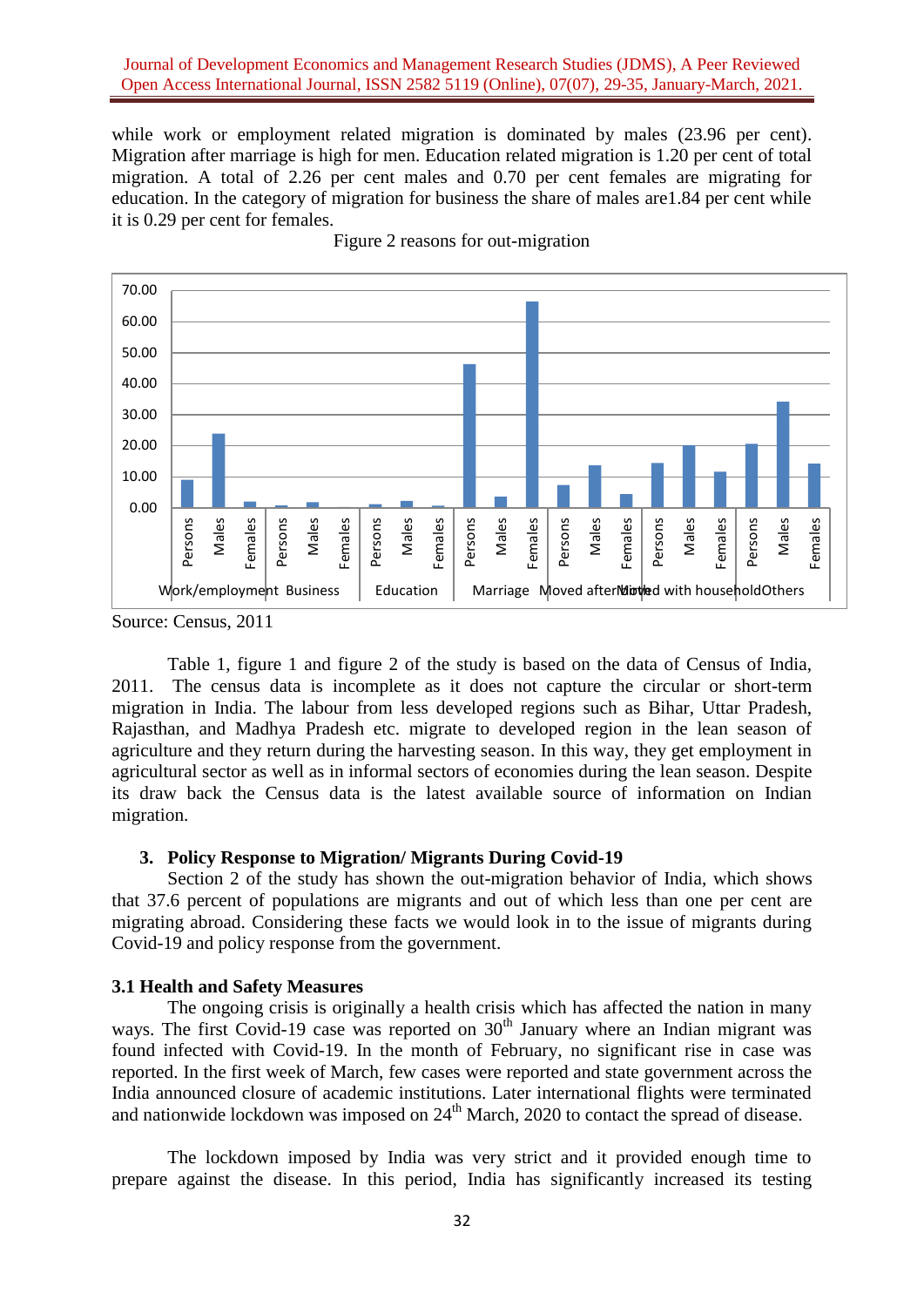capacity; however the result of this measure is not very good. Today India accounts for more the 75 lakh Covid-19 cases and more than one lakh deaths which put India on the second spot with highest Covid-19 cases (Covid-19india.org).

### **3.2 Containment of Covid-19**

Covid-19 is a contagious respiratory disease originated in Wuhan province of China in the last quarter of 2019. It is caused by severe acute respiratory syndrome coronavirus 2 (SARS-CoV-2), which is a specific type of virus in the family of coronavirus. The Covid-19 spreads when an infected person comes in physical contact of another person or when the infected people breathe, sneeze, or talk. To contain the spread of the diseases the government announced nationwide lockdown on  $24<sup>th</sup>$  March 2020. The lockdown continued in four phases and lasted on  $31<sup>st</sup>$  May, 2020 (Singh et.al, 2020). After the nationwide lockdown few state governments imposed lockdowns on their own terms for example- Bihar, West Bengal, and Uttar Pradesh etc. These lockdowns put restriction on the movement of people and their usual routine. The factories to schools, super markets to local mandis all were closed only emergency services were allowed to do. This lead to an economic crisis where people working in informal set up lost their jobs loss. Many migrants who lose their jobs find it difficult to survive as their savings were drying and there was no safety net to protect them.

In order to survive, they decided to return to their home. In the absence of any transportation system they moved on foots. The journey was not an easy one and a few migrants walked few hundred kilometers, while many walked thousand kilometers. Many people died in their journey which caused the loss of only earning members of their households.

Later the government started special trains in the month of May to send back the migrants. From  $1<sup>st</sup>$  May to  $31<sup>st</sup>$  August, 4621 Shramik Special Trains were operated between destination and source states of India and It carried 63.19 lakh migrants while 97 people died travelling on Shramik Special trains (Economic Times 2020b). For international migrants the normal flights were un-operational from the mid-March. However government operated special flights to bring back the stranded migrants from the abroad. According to Economic Times, 2020b government has operated 1873 international flights to bring back 17.22 lakh migrants from  $25$  countries from  $9<sup>th</sup>$  May to  $7<sup>th</sup>$  October 2020.

## **3.3 Relief Measures**

In response to the crisis caused by Covid-19, government of India announced an economic package in the month of May. The package focused on Aatmnirbhar Bharat (selfreliant India) where the objective of the government was to push the economy on the track. In the package, the measures were taken to provide food, LPG gas and employment under the MNREGA and relief to various sections of the society (Business World, 2020). However, it could not yield the expected result. The Impact of Covid-19 is visible on national economy which has registered a negative growth rate of 23.9 per cent in its GDP of Q1 (year to year basis). It is important here to note that the majority of migrants do not have ration cards at their destination to avail the benefit of food supply announced by the government. Further, the loss of employment made situation worse. According to the Centre for Monitoring Indian Economy (CMIE) the monthly unemployment rate went as high as 23.5 per cent and 21.7 per cent in April and May respectively from 8.8 per cent in March.

In the discussion and relief packages announced by the government, reliefs to migrant were missing. An attempt towards employment was made through MNREGA where an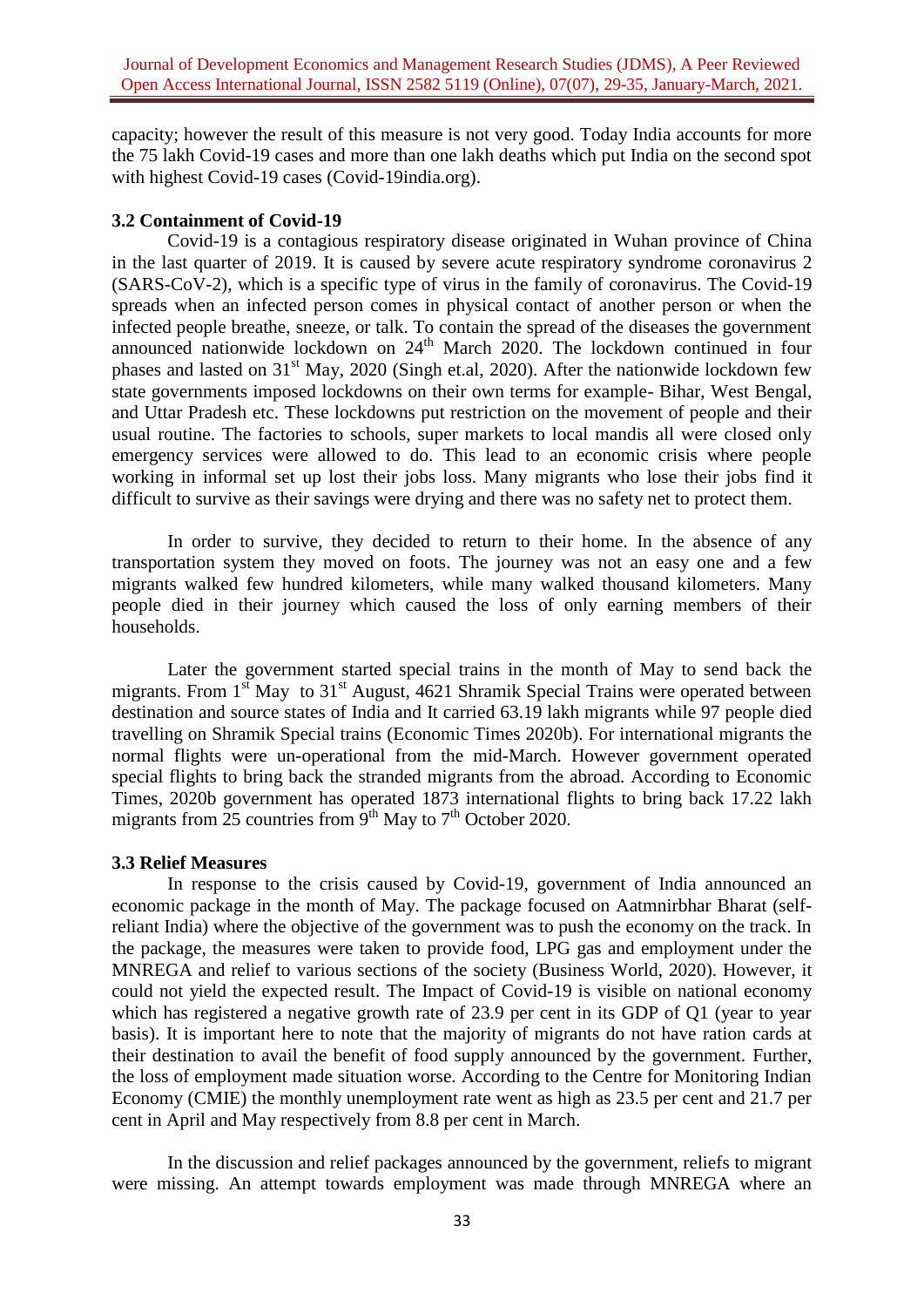unskilled worker can expect employment for 100 days which is not true in most cases further the lockdown lasted for more than hundred days in one form or another (during unlocking the economy certain restrictions were there and institutions were running under half of their usual capacity).

In order to address the issue of unemployment a few states in India announced skill mapping of migrants in order to provide them employment opportunity locally and also to serve the need of MSME sector (Times of India 2020). A similar approach has been taken by central government where it has launched a pilot project to map the skill of migrants in 30 districts of Bihar and Uttar Pradesh (New Indian Express, 2020).

## **4. Conclusion and Way forward**

Indian states have grown differently and there exists a large scale inequality among the states. The unequal distribution of resources and expected income gap promotes large scale out-migration (Srivastava, et.al. 2020). The states like Bihar, Uttar Pradesh, Rajasthan and Madhya Pradesh are predominantly a poor state having poor infrastructure and limited industries altogether they do not create sufficient employment opportunities within the state boundary. The lack of quality education and financial assistance are other hindrance towards the self-employment. Under such condition, people go out in search of employment and breaking the cycle of poverty. Many migrants have improved their livings and it is reflected in the remittance related works and also in the NSSO report on migration.

The unprecedented outbreak of Covid-19 has put migrants' life in the risk. The loss of employment has made the situation worse. The inadequate response from the policymakers has restarted the return of migrants. However, we expect that a significant share of migrants may not go back. To improve the lives of migrants we suggest the following steps:

- a) Migrants should be assigned work in accordance with their skill and expertise: Bihar is the most backward state of India having the low infrastructure and poor transportation services. The skill mapping of return migrants suggests that we have sufficient manpower to build infrastructure; if we invest in these things than the employment will be created and the state will also enjoy better infrastructure that will help the state in many ways.
- b) Better monitoring of migrants data so that we can use the information in ensuring the well-being of migrants both at the origin and their out-migration destination. During the Covid-19 crisis, we lagged because of inadequate data availability. During the preparation we were not aware of how many migrants are there.
- c) Quality education and financial assistance are required so that the youth of the country can start their own business or startups locally. At present India has youngest population but in the absence of opportunities, the young people move out for work even without completing their education.

## **References**

- 1. Business World (2020), Modi Govt Slew Of Measures For Economic Relief Since Covid-19 Lockdown. Retrieved From: [http://www.businessworld.in/article/Modi-](http://www.businessworld.in/article/Modi-Govt-Slew-of-Measures-For-Economic-Relief-Since-Covid-19-Lockdown/13-05-2020-192024/)[Govt-Slew-of-Measures-For-Economic-Relief-Since-Covid-19-Lockdown/13-05-](http://www.businessworld.in/article/Modi-Govt-Slew-of-Measures-For-Economic-Relief-Since-Covid-19-Lockdown/13-05-2020-192024/) [2020-192024/](http://www.businessworld.in/article/Modi-Govt-Slew-of-Measures-For-Economic-Relief-Since-Covid-19-Lockdown/13-05-2020-192024/)
- 2. Census of India, (2011), Table D-2 & D-3, Ministry of Home Affairs, Government of India, website: https://censusindia.gov.in/